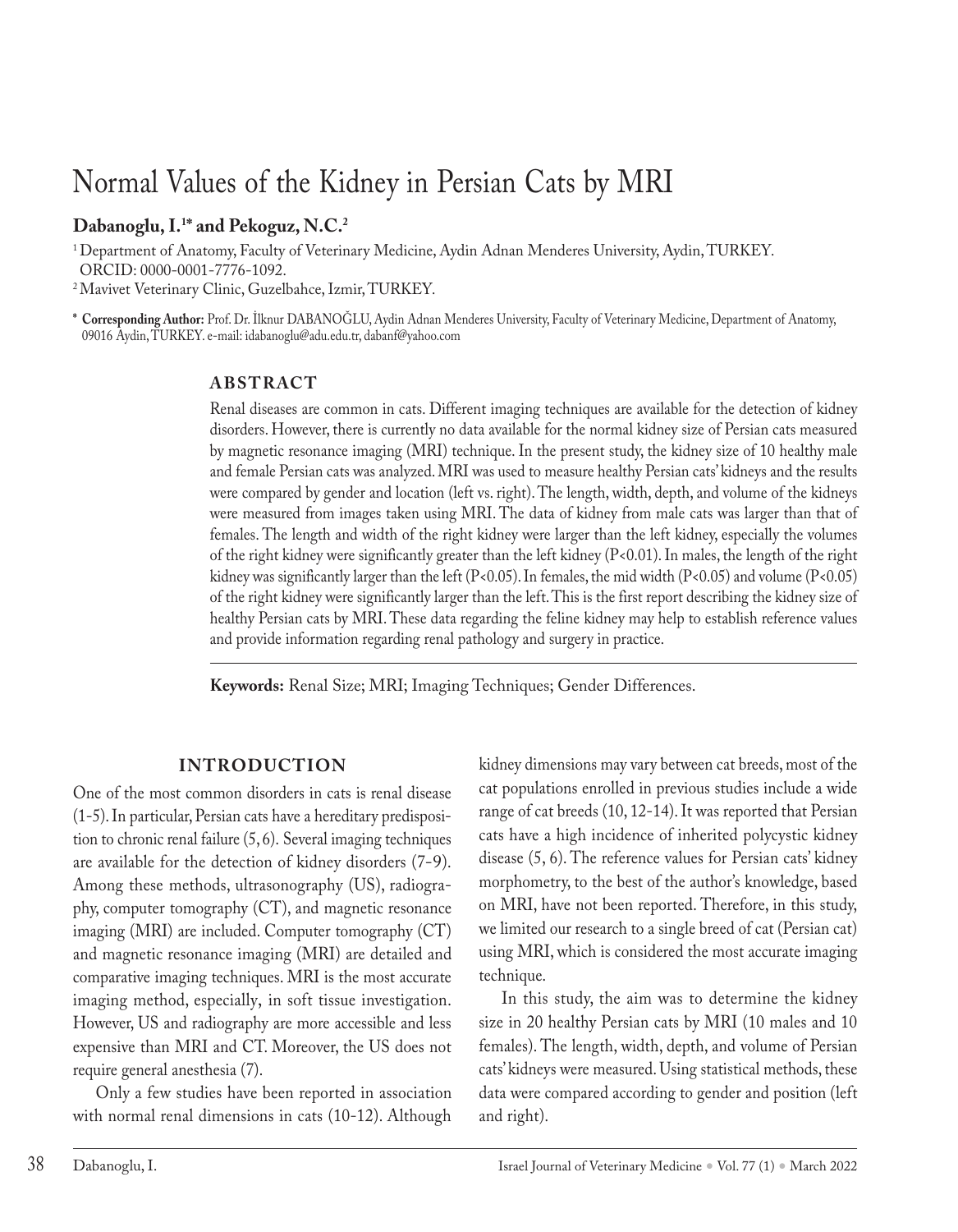

Figure 1. The renal length and renal width of Persian cats' kidneys were measured from dorsal sections of magnetic resonance imaging (A). The renal depth of the kidney was measured from transverse sections of magnetic resonance imaging (B). Cr. RW; Cranial Renal Width, Ca. RW; Caudal Renal Width, Mid RW; Mid Renal Width, RL; Renal Length RD; Renal Depth

#### **MATERIALS AND METHODS**

#### **Cats used in the study**

A total of 20 (6 intact and 4 neutered males, and 2 intact and 8 spayed females) healthy Persian cats with an average age of  $2.49\pm1.18$  years (mature) and a weight of  $3.65\pm0.75$ kg were examined. In the study, cats registered in a private veterinary clinic and whose parents were registered as Persian cats, approved by a veterinarian were used. These animals were Persian cats, whose health checks had been carried out regularly. Written informed consent was obtained from each owner and their local veterinary surgeon before enrollment. The cats were considered healthy on the basis of physical examination, serum biochemistry (involving blood urea nitrogen and creatinine levels) and complete urinalysis.

#### **Measurements and calculation using MRI**

The determination of the kidney morphometry of the Persian cats was carried out by the use of the MRI technique. The study was performed by a single blinded researcher. For MRI, cats were anesthetized intramuscularly with a combination of medetomidin HCl 0.08 ml/kg (Domitor®, Pfizer, Orion-Farmos, Espoo, Finland) and ketamine 6 mg/kg (Ketasol®, Interhas, Richter Pharma, Wels, Austria). After anesthesia,

the cats were placed in dorsal recumbency and stabilized on the table. Afterwards, the images of the kidney were recorded. MRI was performed with a commercially available 0.23 Tesla open configuration MRI system (Philips Panorama, Marconi Medical System-outlook proview interface VIA 2.0.4.0.23 Tesla, The Netherlands). The data of the setting device was TR-350, TE 10, Flip angle-90, Number of average-2, FOW-380, Matrix-216 x 216 up 256 x 256.

The measurements for the MRI sections were taken in sagittal and transverse planes (Figure 1). To measure the length and width of the kidneys, dorsal sections were taken in a sagittal plane by MRI were used. The renal length was measured in the sagittal plane from the cranial to caudal poles of the kidney in the cranio-caudal direction along the longitudinal axis of the kidney (Figure 1A) (10-13).The cranial renal width was measured on an axis perpendicular to the longitudinal axis of the kidney from the cranio-medial pole to the lateral margin (Figure 1A). The caudal renal width was measured on an axis perpendicular to the longitudinal axis of the kidney from the caudo-medial pole to the lateral margin (Figure 1A).

Following the measurements, the average of the cranial and caudal renal widths was calculated. For determination of the mid-renal width in the sagittal plane, the bar was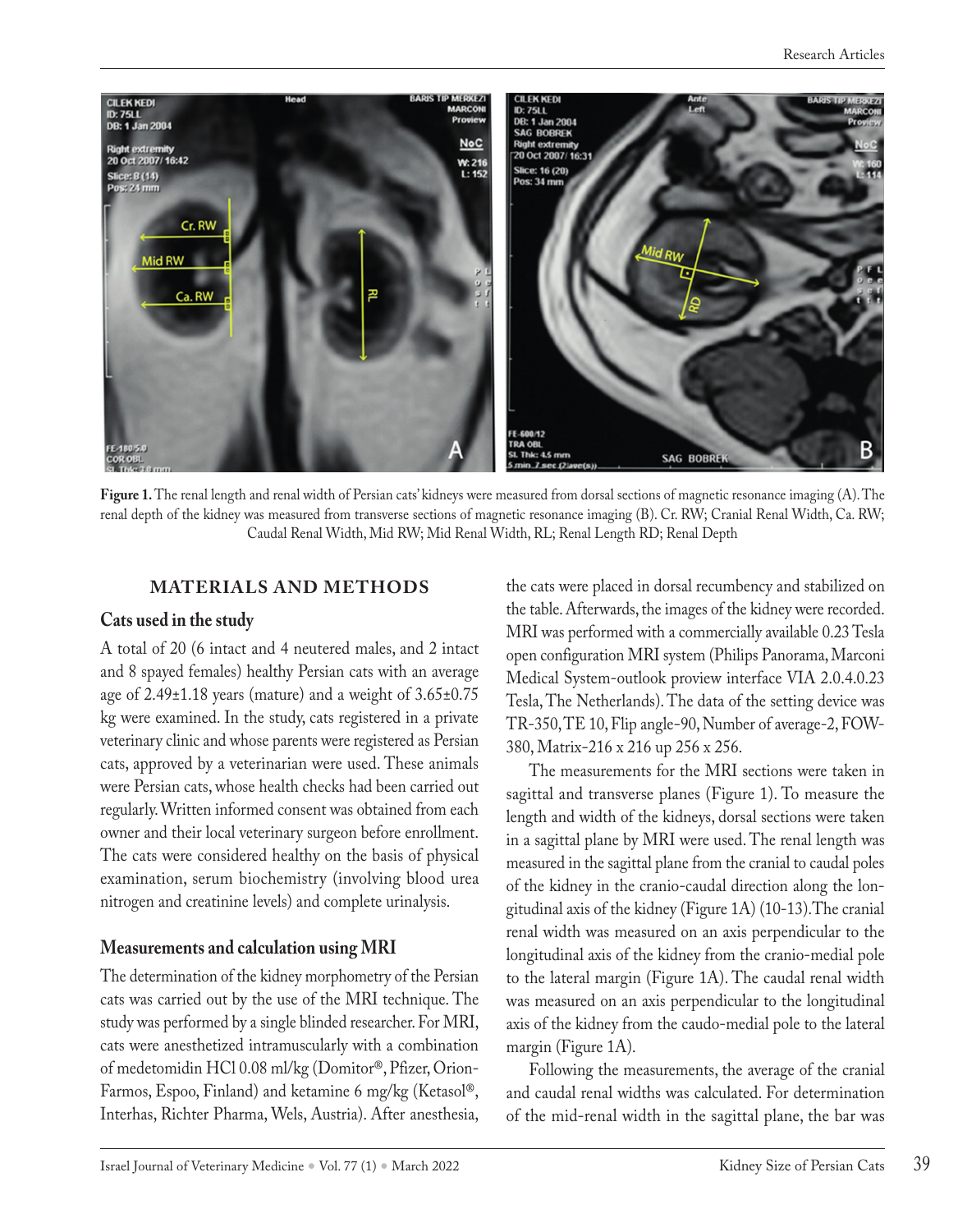|                          | .                                                    |                                                     |
|--------------------------|------------------------------------------------------|-----------------------------------------------------|
| <b>Renal dimensions</b>  | <b>Right Kidney</b><br>$(Mean \pm S.D.)$<br>$(N=20)$ | <b>Left Kidney</b><br>$(Mean \pm S.D.)$<br>$(N=20)$ |
| $RL$ (cm)                | $3.74 \pm 0.69$                                      | $3.52 \pm 0.44$                                     |
| Mid RW (cm)              | $2.58 \pm 0.42$                                      | $2.52 \pm 0.39$                                     |
| Av. RW (cm)              | $2.37 \pm 0.43$                                      | $2.28 \pm 0.40$                                     |
| $RD$ (cm)                | $2.21 \pm 0.30$                                      | $2.21 \pm 0.32$                                     |
| $V 1$ (cm <sup>3</sup> ) | $11.84 \pm 6.20^a$                                   | $10.71 \pm 4.65$ <sup>a</sup>                       |
| $V2$ (cm <sup>3</sup> )  | $10.92 \pm 6.01$ <sup>b</sup>                        | $9.72 \pm 4.39$ <sup>b</sup>                        |

**Table 1.** The measurements of Persian cats' kidneys by magnetic resonance imaging (MRI).

<sup>a,b</sup> In Persian cats, the volumes 1 and 2 of the right kidneys were larger than those of the left kidneys (a; P<0.01, b; P<0.01). RL; Renal Length, Mid RW; Mid Renal Width, Av. RW; Average of Cranial Renal Width and Caudal Renal Width, RD; Renal Depth, V 1; Volume  $1=0.523$  x RL x Mid RW x RD, V 2: Volume  $2=0.523$  x RL x Av. RW x RD

formed parallel to the longitudinal axis and by crossing the cranio-medial pole to the caudo-medial pole of the kidney. The mid-renal width was measured on an axis perpendicular to the longitudinal axis of the kidney from the level of the renal hilum on the bar to the lateral margin (Figure 1A) (10-13). Transverse sections were taken at 3-4.5 mm intervals. In these sections, the renal depth was measured on an axis perpendicular to the mid-renal width (Figure 1B). The depth of the kidney was measured in a ventro-dorsal direction from the dorsal pole to the ventral pole of the kidney in a transverse plane (Figure 1B) (10-13). From MRI images, the renal volumes were calculated using the ellipsoid formula: Volume  $\text{(cm}^3 \text{ or } \text{ml}) = 0.523 \text{ x length (cm) x width (cm) x}$ depth (cm) (13, 15, 16). Two volumes were calculated, according to two different widths:

- Volume  $1 = 0.523$  x length x width (mid renal width) x depth.
- Volume 2 = 0.523 x length x width (average of cranial and caudal renal width) x depth

## **Statistical Methods**

Statistical analyses were carried out using the SPSS 15.0 software package. The normality of distributions of data was analyzed using the Shapiro-Wilk test. A comparison of the measurements from the kidneys of male and female cats was performed by the Student's t test. The presence of significant statistical differences in abnormal distribution was checked using the Mann-Whitney U test. A comparison of

|                     | Renal<br><b>Dimensions</b> | Male<br>$(Mean \pm S.D.)$<br>$(N=10)$ | Female<br>$(Mean \pm S.D.)$<br>$(N=10)$ |
|---------------------|----------------------------|---------------------------------------|-----------------------------------------|
| <b>Right Kidney</b> | $RL$ (cm)                  | $3.90 \pm 0.86$ <sup>a</sup>          | $3.58 \pm 0.44$                         |
|                     | Mid RW (cm)                | $2.69 \pm 0.55$                       | $2.47\pm0.23^{\rm b}$                   |
|                     | Av. $RW$ (cm)              | $2.49 \pm 0.55$                       | $2.25 \pm 0.21$                         |
|                     | $RD$ (cm)                  | $2.29 \pm 0.31$                       | $2.12 \pm 0.27$                         |
|                     | $V1$ (cm <sup>3</sup> )    | $13.69 \pm 8.07$                      | $9.99 \pm 2.91$ <sup>c</sup>            |
|                     | $V2$ (cm <sup>3</sup> )    | $12.77 \pm 7.86$                      | $9.07 \pm 2.63$ <sup>d</sup>            |
| <b>Left Kidney</b>  | $RL$ (cm)                  | $3.62 \pm 0.55^{\text{a}}$            | $3.42 \pm 0.31$                         |
|                     | Mid RW (cm)                | $2.67 \pm 0.45$                       | $2.36 \pm 0.25^b$                       |
|                     | Av. RW (cm)                | $2.44 \pm 0.44$                       | $2.12 \pm 0.30$                         |
|                     | $RD$ (cm)                  | $2.28 \pm 0.36$                       | $2.13 \pm 0.28$                         |
|                     | $V1$ (cm <sup>3</sup> )    | $12.25 \pm 5.80$                      | $9.18 \pm 2.61$ <sup>c</sup>            |
|                     | $V2$ (cm <sup>3</sup> )    | $11.19 \pm 5.44$                      | $8.26 \pm 2.52$ <sup>d</sup>            |

**Table 2.** The renal measurements of male and female Persian cats by magnetic resonance imaging (MRI).

The length of the right kidney was longer ( $P < 0.05$ ) than the left kidney in male Persian cats.

b, c, d'The mid width, volumes 1 and volume 2 of the right kidney were larger than the left kidney in female Persian cats  $(b; P<0.05, c;$ P<0.05, d; P<0.05). RL; Renal Length, Mid RW; Mid Renal Width, Av. RW; Average of Cranial Renal Width and Caudal Renal Width, RD; Renal Depth, V 1; Volume 1=0.523 x RL x Mid RW x RD, V 2; Volume  $2=0.523 \times R_{x}X$  Av. RW  $\times$  RD

MRI data from the right and left kidneys was performed by a Paired Student's t test. The presence of significance in abnormal distribution was analyzed using the Wilcoxon test. The Pearson correlation test was used in order to assess the correlation between all the parameters. A *P*-value of less than or equal to 0.05 was deemed statistically significant.

## **RESULTS**

The data from MRI was examined and the dimensions of the kidneys were calculated (Table 1 and 2). In Persian cats, while the length and width of the right kidney were larger than the left (Statistically not significant, P>0.05), the depths of the right and left kidneys were equal. The volumes 1 and 2 of the right kidney were significantly larger (P<0.01 and P<0.01, respectively) than the volumes 1 and 2 of the left kidney (Table 1).

When the results from both genders were compared to each other, the length, width, depth, and volume measurements of both kidneys were larger in males than in females (Table 2). When the data from males and females was con-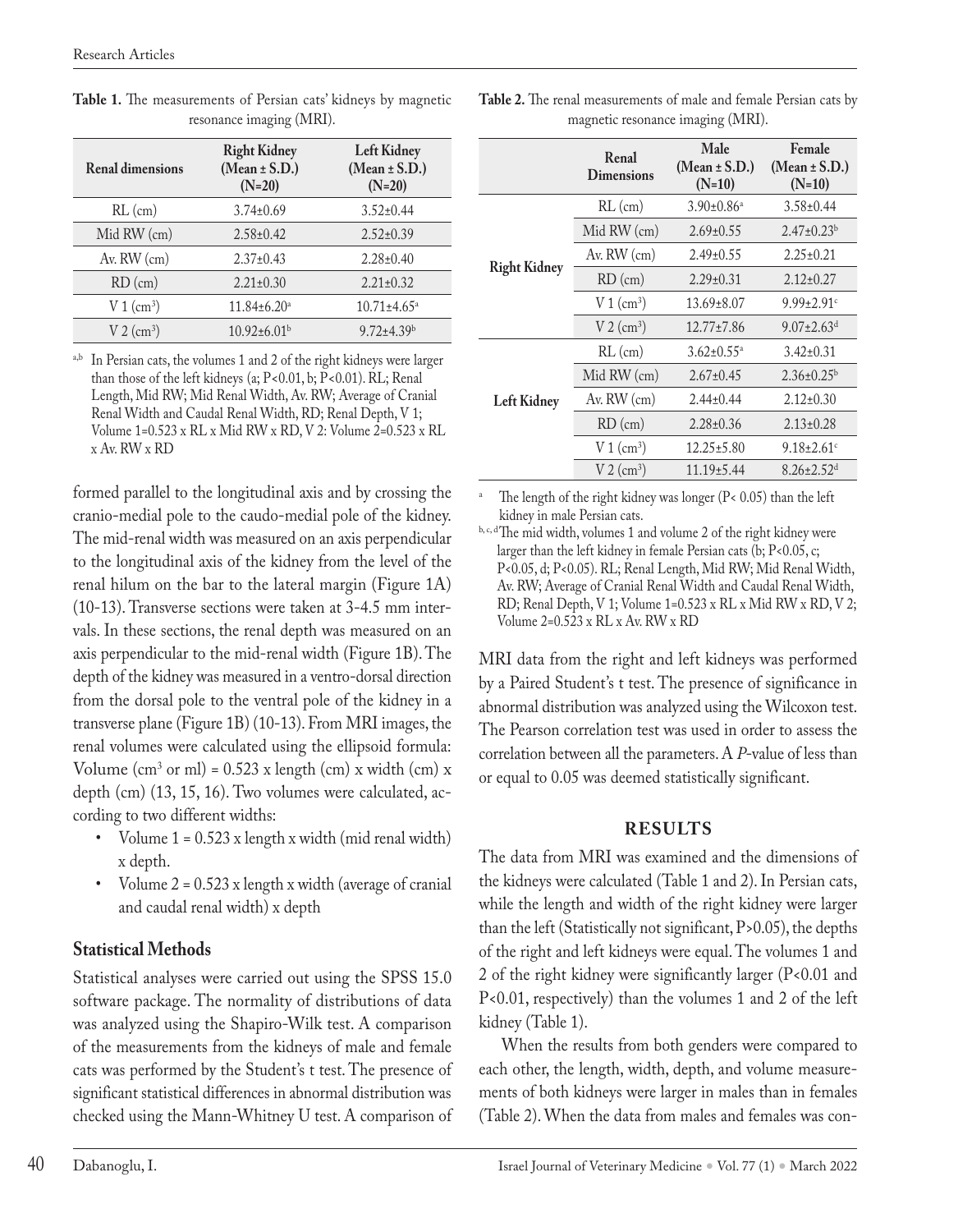sidered separately, significant differences were found between the right and left kidneys (Table 2). The length of the right kidney was significantly longer (P<0.05) than the left kidney in males. The mid-width, volume 1 and volume 2 of the right kidney were significantly larger (P<0.05, P<0.05, P<0.05, respectively) than the left kidney in female cats (Table 2).

There was no statistically significant correlation between these kidney measurements and age, or weight. Furthermore, when comparing kidney measurements between neutered and intact animals, no statistical significance was detected in this study.

## **DISCUSSION**

Although the size of the kidney is an important parameter in order to distinguish between normal and abnormal (7), there is, to the best knowledge of the authors, no standard for the size of the Persian cat kidney measured by the MRI method. We were unable to compare the results obtained by MRI with previous results because of the dearth of literature regarding kidney measurements obtained by MRI in cats.

Anatomically, the normal renal length has been reported as 38-44 mm in cats by the US (14). Debruyn *et al.* (7) measured the size of the kidney by US in 10 cats and noted that the length of the kidney was 30.4-42.9 mm. An ultrasonographic study reported the mean renal length was 40.9±3.3 mm in 11 Sphynx (5 male and 6 female), 37.7±4.3 mm in 15 British Shorthair (8 male and 7 female) and 38.7±4.1 mm in 15 Ragdoll (5 male and 10 female) healthy adult cats (17). Tyson *et al.* (18) determined that the average actual renal kidney length in 12 cadaver cats, was 45 mm (SD  $\pm$  7) by *vernier* caliper measurements. It was observed that the renal length measurements taken by ultrasonography, regardless of the gender and location of the kidney, were longer than our measurements (3.63±0.58cm) taken by MRI or close to the lowest value of the given measurement range by US.

Park *et al.* (11) denoted that the renal length was  $38.3 \pm 5.1$ mm in the left kidney and 39.6±4.8 mm in the right kidney by US in 50 (23 females and 27 males) healthy adult Korean domestic short hair cats, weighing 2.1~5.5 kg. Darawiroj and Choisunirachon (12) determined that the average length of the left kidney was  $35.2 \pm 4.4$  mm and the right kidneys were 35.4±4.6 mm by computer tomography in 27 (7 neutered and 9 intact females, and 6 neutered and 9 intact males) healthy domestic cats of different ages. According to the length of the kidneys, our results obtained by MRI were shorter than the results obtained by Park *et al*. (11) by US. When we compared the results obtained by Darawiroj and Choisunirachon (12) by CT, the left kidney length was found to be the same as the mean value, but the right kidney length was found to be slightly longer (Table 1).

In this study, we used eight spayed out of ten females and four neutered out of ten male cats. We found that the location of the kidney (left vs. right) and the gender further affected the length of the kidney. Our study showed that the length of the kidney in males was longer than in females, but statistically not significant. Besides, male and female Persian cats have longer right kidneys than left ones. These results were statistically significant (P<0.05) only in males and not in females (Table 2). It was also observed that neutering had no effect on the length of the kidney.

Park et al. (11) measured the width and depth of the kidneys in Korean domestic short hair cats by US. They found the renal widths were  $26.5\pm3.4$  mm and  $26.6\pm3.3$  mm in the left and right kidney in the dorsal plane, respectively. They also reported that the renal depth was  $24.2\pm2.8$  mm in the left kidney and 23.8±2.7 mm in the right kidney in the transverse plane. Darawiroj and Choisunirachon (12) measured that the average renal widths were  $24.6 \pm 2.8$  mm,  $24.5 \pm 2.7$  mm, and the renal depths were  $21.9 \pm 3.1$  mm,  $20.5 \pm 2.3$  mm in the left and right kidney by CT, respectively. The MRI data we obtained differed from previous studies' measurements (12) (Table 1). In this study, the widths as mentioned, the average cranial and caudal width of both kidneys, and the mid width were narrower than Park *et al.*  (11). We observed the mid width of both kidneys was larger and the average width of both kidneys was narrower than the measurements obtained by Darawiroj and Choisunirachon (12). Furthermore, the mid width of the right kidney in female cats was significantly larger (P<0.05) than the left kidney according to the MRI measurements (Table 2).

Reichle *et al.* (19) calculated renal volume, using the ellipsoid formula in five female healthy cats by ultrasonography, was 14800±2900 mm3 . According to Tyson *et al.*  (18), renal volume measured by US in 12 cadaver cats was 15280±6400 mm3 . Tyson *et al.* (18) reported that the average actual kidney volume in cats was 18993±7682.5 mm3 using the Archimedes' technique. With the data collected from computer tomography images, they calculated the renal volume by using the ellipsoid formula and determined that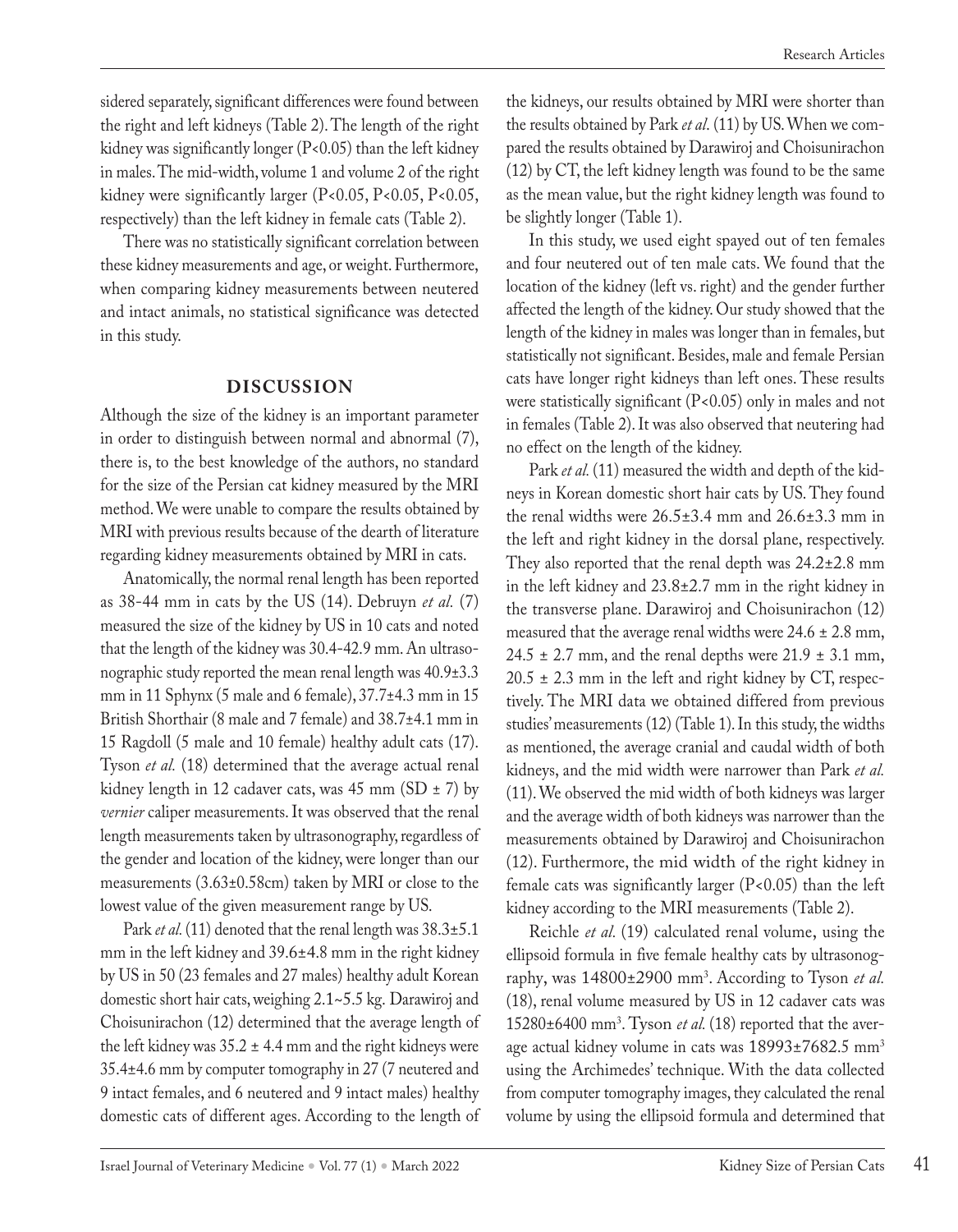the renal volume was  $15200 \pm 5700$  mm<sup>3</sup> (18). In this study, the kidney volume measured by MRI in Persian cats was smaller than the data measured in previous studies (Table 1). The volume of the right kidney was significantly larger (P<0.01) than the left kidney, depending on differences in measurements of the left and right kidney. Although it was not found to be statistically significant, the kidney volume of males was greater than that of females, in this study. This indicates that gender is an important factor for kidney size (Table 2).

Persian cats are popular around the world and are in the top five among the most numerous pedigree cat breeds (20). However, the certification system in Turkey has not been taken seriously compared to the US or UK. According to the Association of World Breeds, the only full member of the World Cat Federation, there are approximately 12 000 certified purebred cats in Turkey. Certified Persian cats account for about 35% of this. Furthermore, the number of registered Persian cats without a certificate is 5 times more than this. A disadvantage has been the scarcity of certified purebred Persian cats in this study. In addition, in this morphometric study, the preference for healthy Persian cats in a specific age range (young adult, 2-3 years old) made it difficult to find appropriate animals.

Limitations to this study were the relatively small number of cats used and the fact that they were not pedigree as registered by a Cat Breeders Association. The cats used in the study were deemed purebred Persian cats, based on their physical appearance and the physical appearance of their parents and grandparents as carried out by a veterinarian.

In conclusion, this is the first study on the kidney size of healthy Persian cats. In comparison to other previous studies performed with cats by US and CT, our MRI results were dissimilar. The differences in the size of the kidney may be due to several factors. For example, the number of samples, range of ages, body weight, reproductive status, and breed of cats as well as imaging methods play a role. Among imaging methods, MRI provides a more accurate image, especially, in soft tissue investigation. Wood and McCarthy (21) reported that perirenal adipose tissue and the kidney have similar echogenicity and thus emphasized that it may cause errors in the measurement of the kidney by US. It was considered that the reason for the difference between renal size measurements taken by ultrasonography and CT may be due to the thickening of the fat tissue around the kidney in neutered cats and the echogenicity of this fat tissue, similar to the kidney. In cats, gonadal status (neutered or intact) had no statistically significant effect on kidney length (21) and width (22, 23). However, due to fat accumulation in their kidneys, neutered cats may have longer kidneys (23). No statistical significance was found in the study when comparing kidney measurements between neutered or intact animals.

This study may be important to describe normal morphometric data obtained by MRI on the renal size of healthy Persian cats. Additionally, this study provides MRI information of the cat kidney, which may be applicable in feline veterinary clinical practice.

#### ACKNOWLEDGEMENTS

The study was supported by a grant of the Aydin Adnan Menderes University (grant number VTF-07-04).

#### **REFERENCES**

- 1. Barthez, P.Y., Rivier. P. and Begon, D.: Prevalence of polycystic kidney disease in Persian and Persian related cats in France. J. Feline Med. Surg. 5:345-347, 2003.
- 2. Kyles, A.E., Hardie, E.M., Wooden, B.G., Adin, C.A., Stone, E.A., Gregory, C.R., Mathews, K.G., Cowgill, L.D., Vaden, S., Nyland, T.G. and Ling, G.V.: Clinical, clinicopathologic, radiographic, and ultrasonographic abnormalities in cats with ureteral calculi: 163 cases (1984-2002). J. Am. Vet. Med. Assoc. 226:932-936, 2005.
- 3. Segev, G., Nivy, R., Kass, P.H. and Cowgill, L.D.: A retrospective study of acute kidney injury in cats and development of a novel clinical scoring system for predicting outcome for cats managed by hemodialysis. J. Vet. Intern. Med. 27:830-839, 2013.
- 4. Alborough, R., Grau-Roma, L., de Brot, S., Hantke, G., Vazquez, S. and Gardner, D.S.: Renal accumulation of prooxidant mineral elements and CKD in domestic cats. Sci. Rep. 10:3160, 2020.
- 5. Nivy, R., Lyons, L.A., Aroch, I. and Segev, G.: Polycystic kidney disease in four British shorthair cats with successful treatment of bacterial cyst infection. J. Small Anim. Pract. 56: 585-389, 2015.
- 6. Noori, Z., Moosavian, H.R., Esmaeilzadeh, H., Vali, Y. and Fazli, M.: Prevalence of polycystic kidney disease in Persian and Persian related-cats referred to Small Animal Hospital, University of Tehran, Iran. Iran J. Vet. Res. 20: 151-154, 2019.
- 7. Debruyn, K., Haers, H., Combes, A., Paepe, D., Peremans, K., Vanderperren, K. and Saunders, J.H.: Ultrasonography of the feline kidney: Technique, anatomy and changes associated with disease. J. Feline Med. Surg. 14: 794-803, 2012.
- 8. Bragato, N., Borges, N.C. and Fioravanti, M.C.S. B-mode and Doppler ultrasound of chronic kidney disease in dogs and cats. Vet. Res. Commun. 41: 307-315, 2017.
- 9. Yu, Y., Shumway, K.L., Matheson, J.S., Edwards, M.E., Kline, T.L. and Lyons, L.A.: Kidney and cystic volume imaging for disease presentation and progression in the cat autosomal dominant